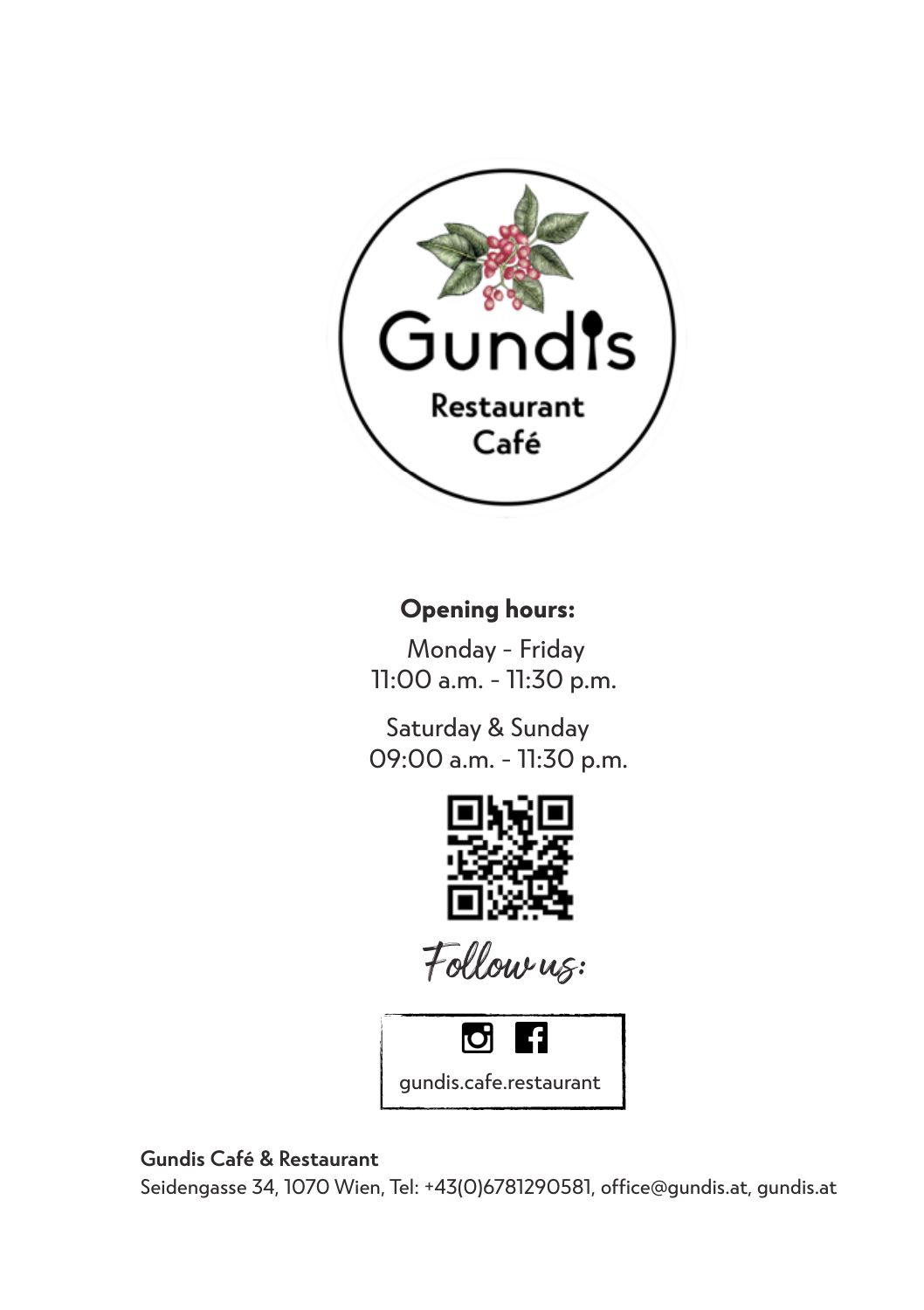Breakfast daily until 4 pm

# **Gundis Breakfast** (ACG) 10,90

Scrambled eggs with minced meat, butter, Kalamata olives, cucumbers, cherry tomatoes, pita bread 10,90<br>d meat,<br>cherry,<br>9,20

### **Oriental Breakfast** (ACG) 8,20

Cigar Borek, fried egg, Kalamata, olives, bell pepper cucumbers, cherry tomatoes, butter, feta cheese, honey, pita bread

## **English Breakfast** (ACGO) 8,90

2 fried eggs, baked beans, sausage, tomatoes, pita bread

## **Sucuk-Omelette** (ACFGO) 7,20 8,50

100% beef sausage, 3 eggs, tomatoes, salad, ricotta-dip with herbs, pita bread

## **Spinach-Feta-Omelette** (ACG) 8,50

3 eggs, spinach, feta cheese, salad, ricotta-dip with herbs, pita bread

#### **Mexican Omelette** (ACGPO) 7,00

3 eggs, Nachos, kidney beans, corn, ricotta-dip with herbs , pita bread

## **Ham and Eggs** (ACG)

3 fried eggs, organic turkey ham, butter, pita bread

## **Waffle Breakfast**(ACGH) 7,20

Nutella, apple puree, fruit, grape syrup

### **Vegan Breakfast** (ALN) 8,20

Homemade hummus, avocado, Kalamata olives, falafel, cherry tomatoes, bell pepper, cucumbers, tomato spread, pita bread

## **Eggs Benedict** (ACGO) 9,20

2 poached eggs with bread. Smoked salmon, arugula, cherry tomatos, Hollandaise sauce

## 8,90 **Pancake Breakfast** (ACGO) 6,90

4 pancakes with organic maple syrup, jam, butter, fruit topping

## **Muesli** (AEGH) 5,90

Fruit muesli with greek yoghurt, fruit, grape syrup, nuts

### 50 | **Ham-Cheese-Omelette** (ACGO) 7,20 3 eggs, organic turkey ham, salad, feta cheese, pita bread

# **Viennese Breakfast**(ACGOF) 8,50

Roll, croissant, jam, butter, gouda cheese, organic turkey ham, soft-boiled egg

# **Sweet Potato-Eggs** (C) 8,90

3 fried eggs, sweet potato slices, avocado, cherry tomatoes, Kalamata olives, pita bread

## **EXTRAS**

Portion of butter, jam, honey, Nutella 1,00 1 portion of cheese or organic turkey ham (G) 3,90 1 croissant (ACG) 1,60 1 roll 1,00 1 fried egg (C) 1,20 1 soft-boiled egg (C) 1.20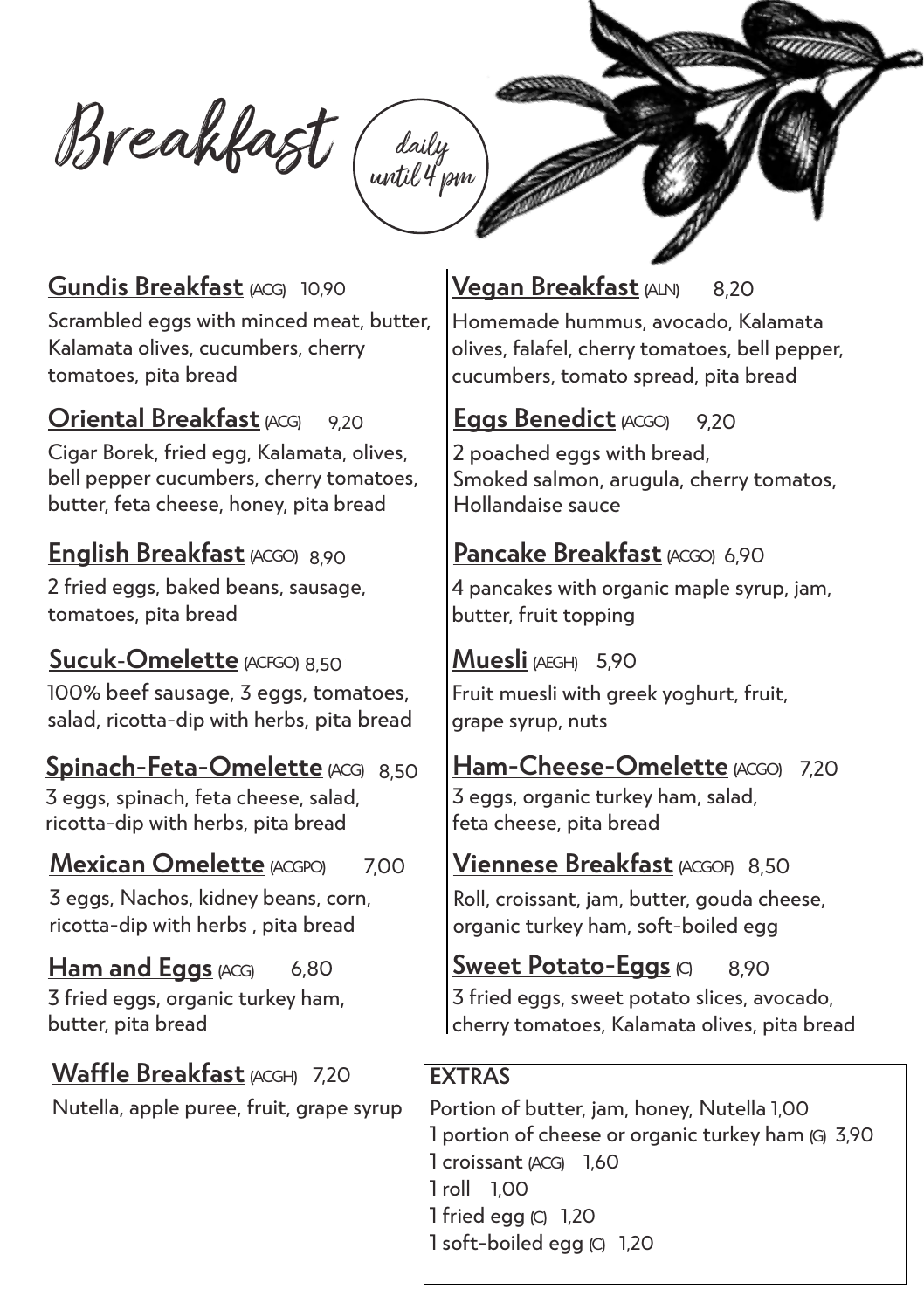Star ters

**Warm Starters Plate (ACG)** Cigar Borek, deep-fried aubergine & zucchini, salad, tomatoes, tzatziki

**Avocado Tartar** (A) 6,90 2 pcs. Toasted whole-grain-bread, avocado tartar, dried tomatoes, Kalamata olives

**Homemade Hummus** (LN) 5.90 Chickpeas, sesame paste, pita bread

**Orient Bowl** (ALNP) 7,90 Homemade falafel, homemade hummus, tomatoes, couscous, chickpeas, crudités

# 8,50 **Cold Starters Plate** (AGLNOP) 8,20

Cigar Borek, homemade hummus, aubergine salad, couscous salad, tzatziki

**Aubergine salad** 5,90 Aubergine ragout with bell peppers, tomatoes, carrots

5,90 **Tzatziki** (G) 5,50 Yoghurt, cucumbers, mint, pita bread

> **Portion of Cigar Borek** (ACG) 4 pcs. Cigar boreks, salad, tzatziki 6,50

Snacks

**Toast with cheese** made with pita bread (AG) 3,90 **Toast with ham and cheese** made with pita bread (AG) 4.20 **Portion of Kalamata olives** 4,90 **Portion of Kalamata olives & feta (G)** 590 **Portion of fries** 420 **Portion Süßkartoffel Pommes** 4,50

Soups

**Soup of the day** (Monday-Friday) 4,00 **Red lentils soup**  $APQ$  4,20 **Pumpkin cream soup** (AG) 4,50 All Soup with pita bread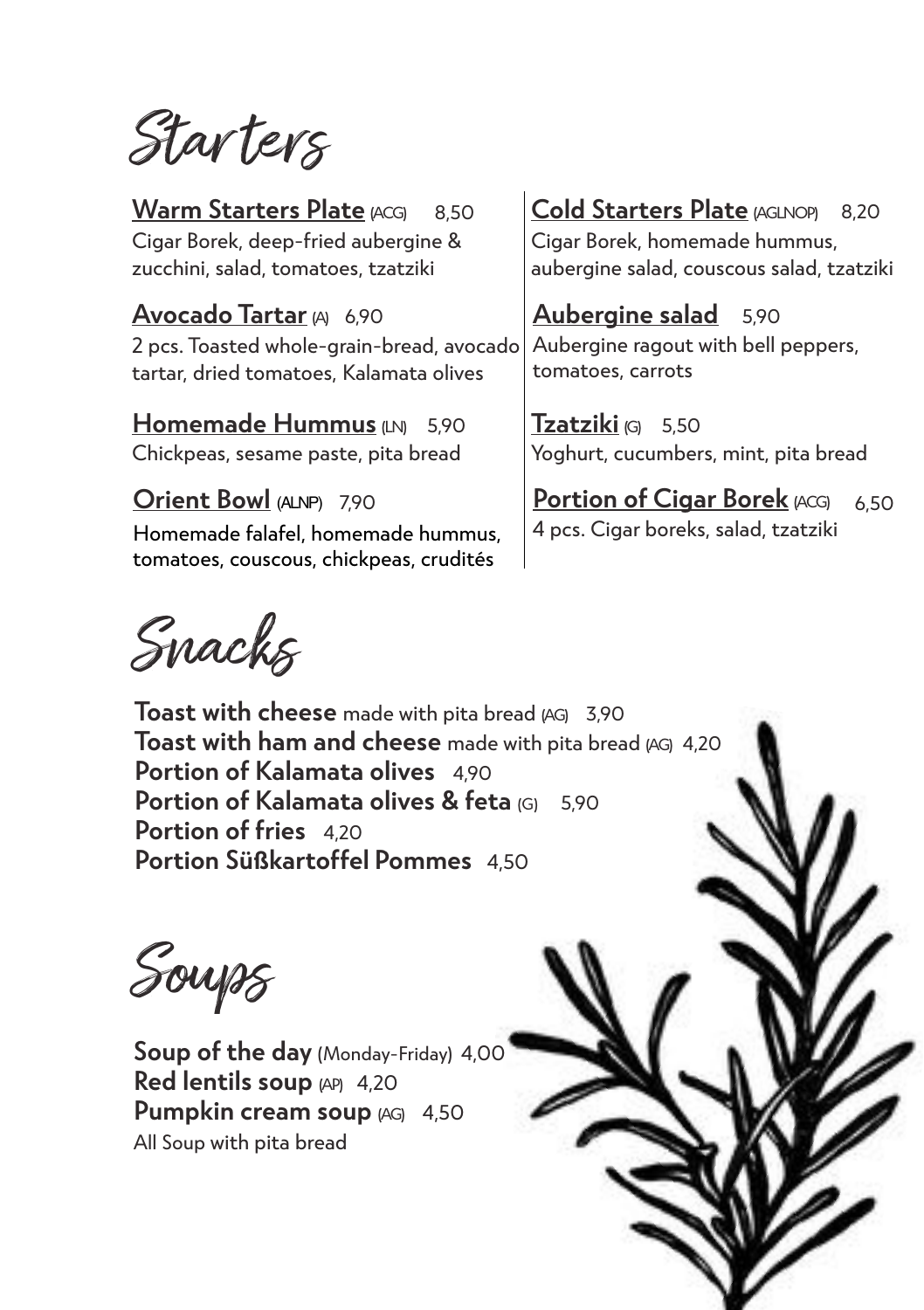



Salads

## Gundis Salad (CGO) Grilled chicken strips, mixed salad, Kalamata olives, bell pepper, garlic sauce, cherry tomatoes, pumpkin seed oil dressing

# **Salmon-Avocado-Salat**(DC) 9,20

Rucola, smoked salmon, cherry tomatoes, Kalamata olives, avocado, pumpkin seed oil

**Couscous-Dates Salad** (AH) Walnuts, dates, cherry tomatoes, dried tomatoes, couscous, Kalamata olives, pomegranate dressing 6,80

# 8,90 **Rucola-Salad** (ACGHN) 8,70

Goat's cheese in Pumpkin Seed coating, corn, walnuts, cherry tomatoes, guacamole, rucola, Kalamata olives, pumpkin seed oil dressing

# **Halloumi-Salad** (CGO) 8,70

Grilled halloumi, guacamole, cherry tomatoes, Kalamata olives, cucumbers, bell pepper

# **Mixed Salad** (G) 7,20

Avocado, feta cheese, (green) salad, cherry tomatoes, Kalamata olives, cucumbers, pumpkin seed oil dressing

 $\rho_{\rm{uZZ}}$   $_{\rm{\alpha\beta3}}$ 

**Gundis Pizza** (AG) Minced meat (100% beef), tomatoes, mozzarella, onion, parsley, lemon 11,90

**Bresaola e funghi** (AGO) 9,90 Organic turkey ham, tomatoes, mozzarella, mushroom, oregano

**Spinach** (AGO) Tomatoes, mozzarella, Kalamata olives, spinach, feta cheese 9,50

**Primavera** (AGO) 990 Tomatoes, mozzarella, broccoli, corn, artichokes, mushroom, oregano

7,00 Tomatoes, mozzarella, oregano  $M$ **argherita**  $\mu$ G  $\mu$  7.00  $\mu$  all pizzas are also available in

### **Rucola Pizza** (AGO) 9,90

tomatoes, mozzarella, rucola, parmesan, Kalamata olives, artichokes, oregano

### **Buffalo-Avocado** (AGO) 10,50

Tomatoes, buffalo mozzarella, oregano, cherry tomatoes, avocado

**Siciliana Tonno** (AGDO) 9,80

Tomatoes, mozzarella, tuna, onions, olives, capers

**Chicken Supreme** (AGO) Grilled chicken, tomatoes, dried tomatoes, olives, mozzarella, oregano 10,90

small sizes ∅ 26 um € 2,-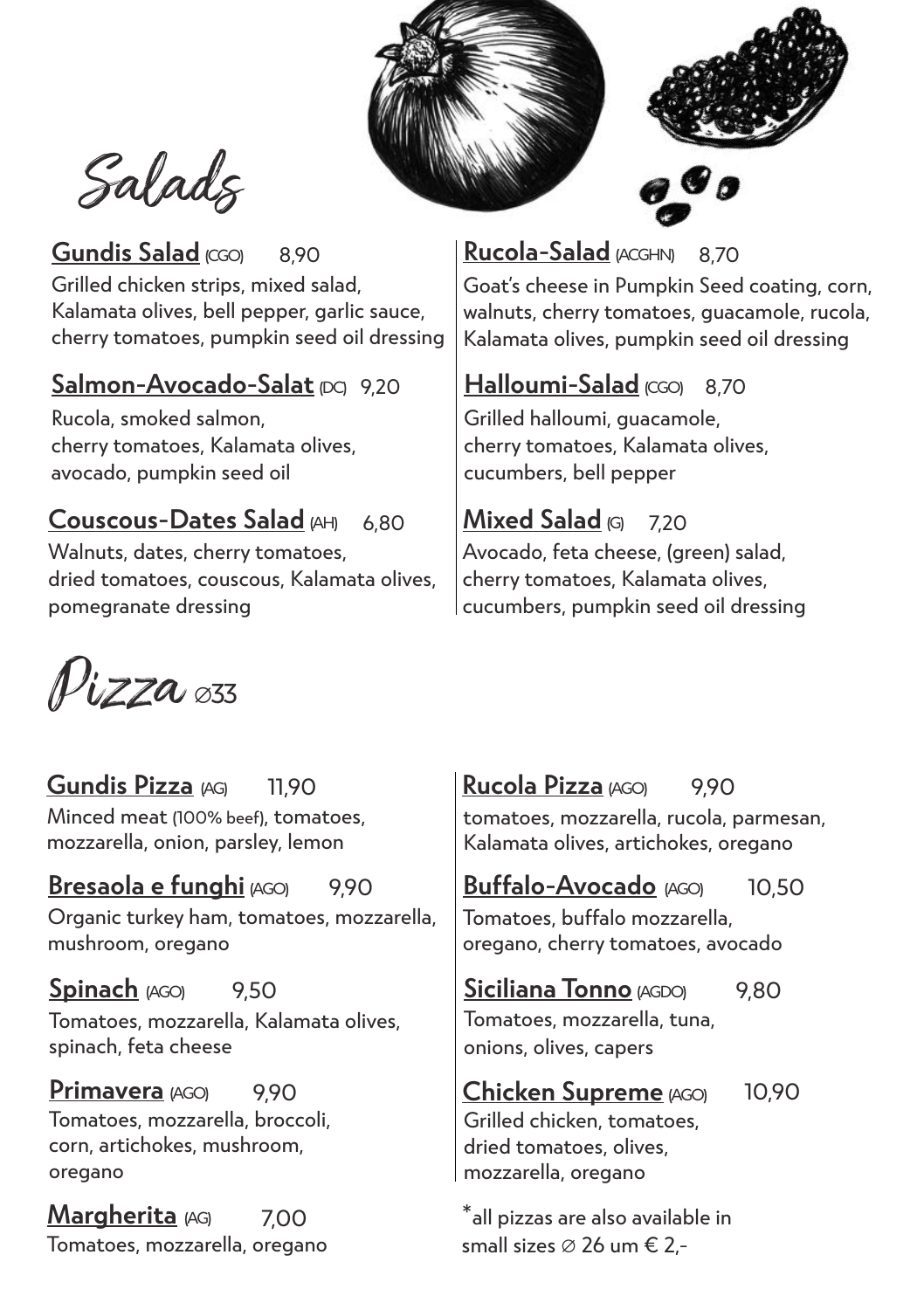For our little guests

4,50 Parmesan, peas, tomatosauce **Spaghetti** (ACGLO)

4,50 **Organic Sausages**(AGO) 2 pcs. organic turkey sausages, fries tomatoes, cucumbers, ketchup

5,90 Grilled chicken breast, tzatziki, rice or fries

Fries  $\omega$  290 With ketchup

**Pancakes** (ACG) 2,90 2 pcs. Pancakes with Nutella, apple puree, fruit topping

**Small Cornflakes-Schnitzel** (ACO) 5,50 Chicken breast, homemade fries, ketchup

5,90 2 pcs. minced meat loaves (100% beef), tomatoes, cucumbers, tzatziki, rice or fries **Kofta plate** (GM)

**Chicken Skewer** (GM) 3,10 **Vegetable sticks (Crudités)** (G) Avocados, carrots, bell peppers, cucumbers, cherry tomatoes, tzatziki

> **Waffels** (ACGO) 3,50 Nutella, apple puree, fruit topping

**Babyccino** (G) 1.20 Warm frothed organic milk

Burgers

**Gundis Burger** (ACGMNO) 10,50 100% beef, grilled vegetables, salad, feta cheese, tomatoes, gherkins, fries, Jalapeños, ketchup

**Cheeseburger** (ACGMNO) 9,90

100% beef, cheddar, salad, tomatoes, gherkins, fries, BBQ sauce

**Veggie Burger** (ACGMNO) 9,50

Grilled halloumi, grilled vegetables, fries, BBQ sauce



**Pulled Beef Burger** (ACGMNO) 11,50 Pulled beef marinated in BBQ-sauce, salad, Jalapeños, tomatoes, fried onion, cheddar, fries, Aioli-sauce

9,50 **Crispy Chicken Burger** (AECGNO) 9,70 Breaded chicken filet, salad, cucumbers, tomatoes, fries, peanut sauce, sauce-tartare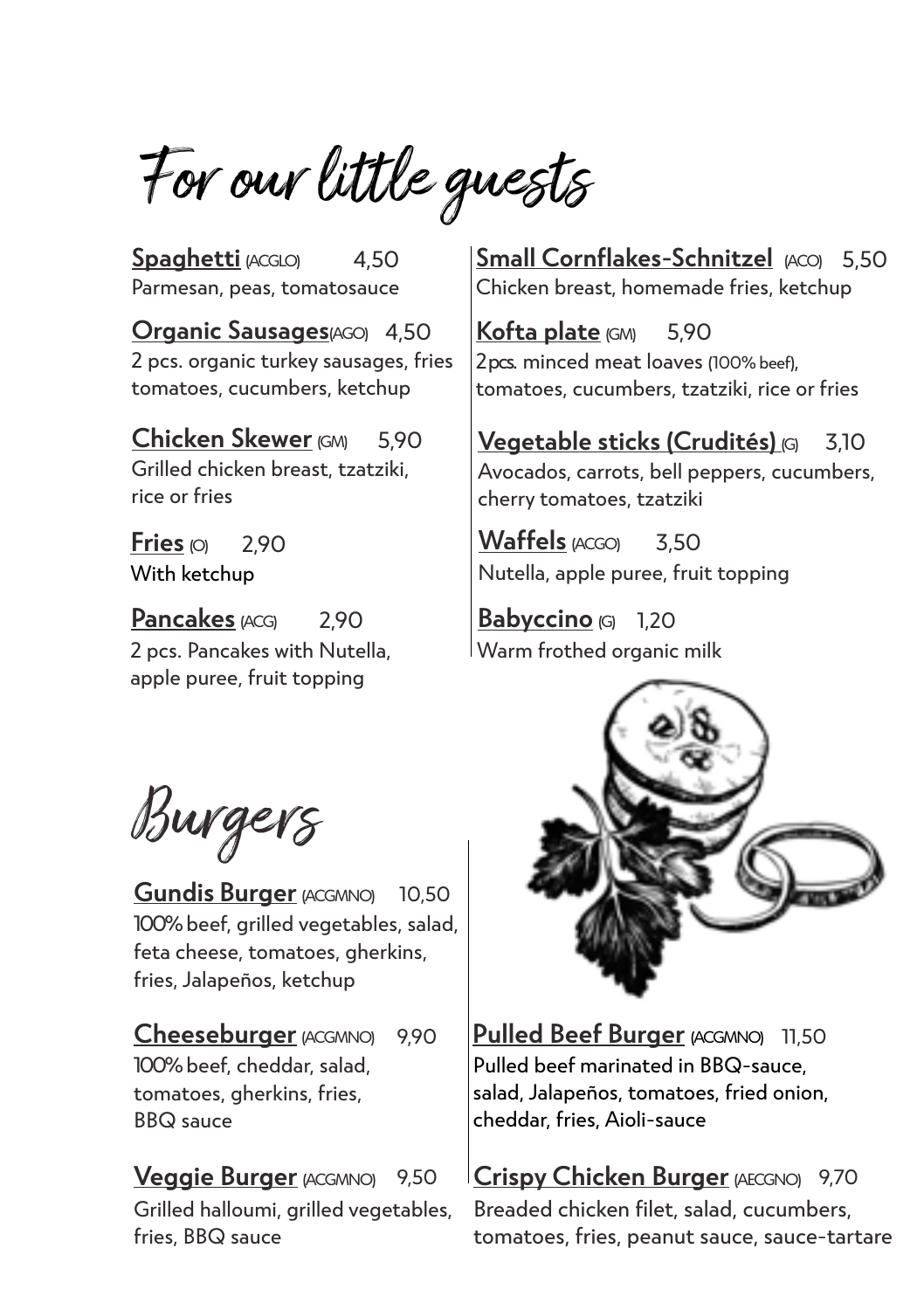Vegetarian Meals

**Mediterranean Grilled Vegetables** (GLN) 10,50 **Stuffed bell pepper** (AGH) 8,90 Rice, salad, homemade hummus, grilled halloumi, falafel, yoghurt dip Millet, vegetables, walnuts, salad, tomato sauce, tzatziki

,Spinach, feta cheese, tomato sauce yoghurt dip, salad **Spinach-Feta-Lasagna**  $ACHNP$  9.80

8,20 **Avocado-Halloumi-Wrap** (AGO) grilled halloumi, avocado, salad, fries, cocktail-sauce

**Wild-mushrooms-Risotto** (GLO) 9,90 Grana, Kalamata olives, walnuts, Salad

Main Dishes

**Rib-eye steak** ca. 225g (ACDGO) Uru black angus beef , fried egg, Wedges , Remouladensauce, BBQ Sauce 16,90

Spareribs (veal) (CGLM) 15,90 Potato Wedges, Cocktail-/garlic-/BBQ sauce, onions

**Chicken Wrap** (AGL) Chicken breast, Fries, curry dip, gherkins 8,20

**Viennese Schnitzel (veal)** (ACG) 15,90 Breaded veal filet, potato salad, lingonberries-sauce

**Falafel Plate** (AGLNP) Salad, homemade hummus, Kalamata olives, yoghurt dip, pita bread 8,20

**Ravioli with Boletuses** (ACGH) 9,20 Grana, roasted pine nuts, salad

### **Stuffed Sweet Potato** FOPI 9,50

Oven-backed stuffed sweet potato with guacamole, salad, kidney beans, corn, tomatoes

**Lamb-Chop** (LMAOG) 14,90 4 pcs. Lamb-Chop, rice or fries, grilled vegetables, salad, tzatziki

**Lamb Skewer** (MOLPG)) 13,90 Rice or fries, salad, chili pepper, vegetables, tzatziki

Salmon Filet (GDFOP) 14,50 On spinach risotto, salad, capers sauce

**Chicken Pan** (ALO) 12,50 Soft chicken roast with tomatoes, bell peppers, salad, rice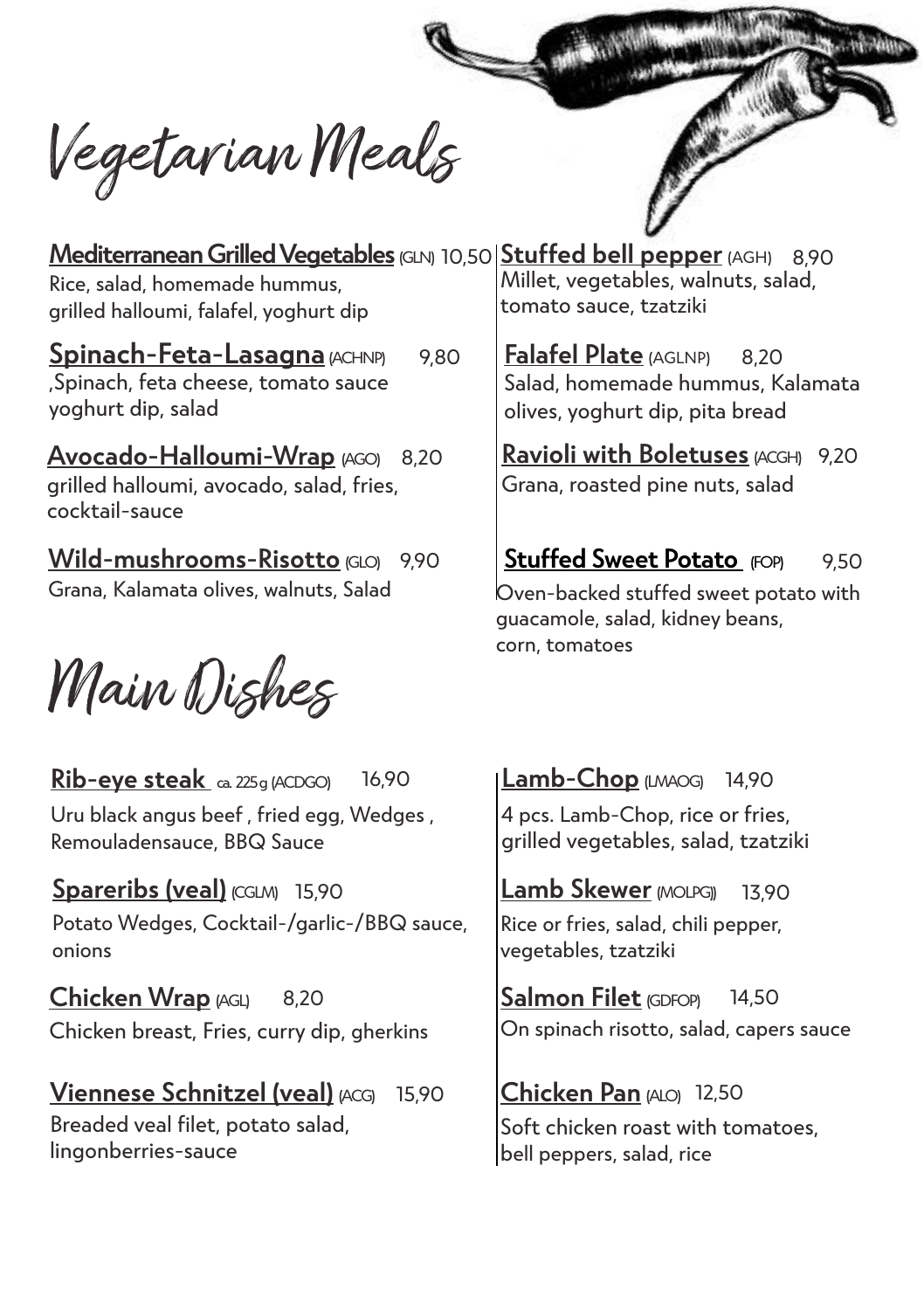### **Aubergine Kebab (ACGN)** 11,90

Aubergine, meat loaves (100% beef), tomatoes, chili pepper, rice, salad, tzatziki

### **Sweet & Pulled** (AGL) 11,90

Oven-backed stuffed sweet potato, with pulled beef, sour cream, tomatoes, spring onion

### **Pulled Beef Burrito** (ACDGLM) 9,80

Pulled Beef, kidney beans, tomatoes, Spring onion, Jalapenos, Rice, Guacamole, Sweet Potato fries

# **Cornflakes Schnitzel** (ACGO) 9,20

Chicken breast, fries, ketchup, tartare sauce

## **Wok-Vegetables with Chicken Strips** (FOP) 10,90

Chicken breast, bell pepper, carrots, mushrooms, aubergine, broccoli, zucchini, rice

Desser t

**Mother-in-Law in Rose Syrup** (ACGHO) 4,20 Yoghurt pancakes with almond- & pistachio slivers, fruit topping

**Chocolate Mousse** (ACGH) 4,20 With whipped cream and fruit topping

**Fried ice cream** 1pc/2pcs. (ACG) 2,90/5,50 Deep-fried vanilla ice cream

**Cheesecake with strawberries**  $AGGH$  4,50

With whipped cream

**Cheese-Kofta** (ACGMN) Minced meat loafs (100% beef) filled with cheese, rice or fries, salad, tzatziki 11,50

### **Chicken Skewer** (FGLMN) 12,50

chicken breast, grilled vegetables, salad, peanut sauce, rice or fries

# **Kofta Plate** (ACGLN) 10,80 4 pcs. kofta (100% beef), grilled tomatoes,

salad, chili pepper, homemade hummus, tzatziki, rice or fries



**Rice Pudding** (GH) With pistachios & cinnamon 4,20

**Brownie** (ACGH) With vanilla ice cream & fruit topping 4,50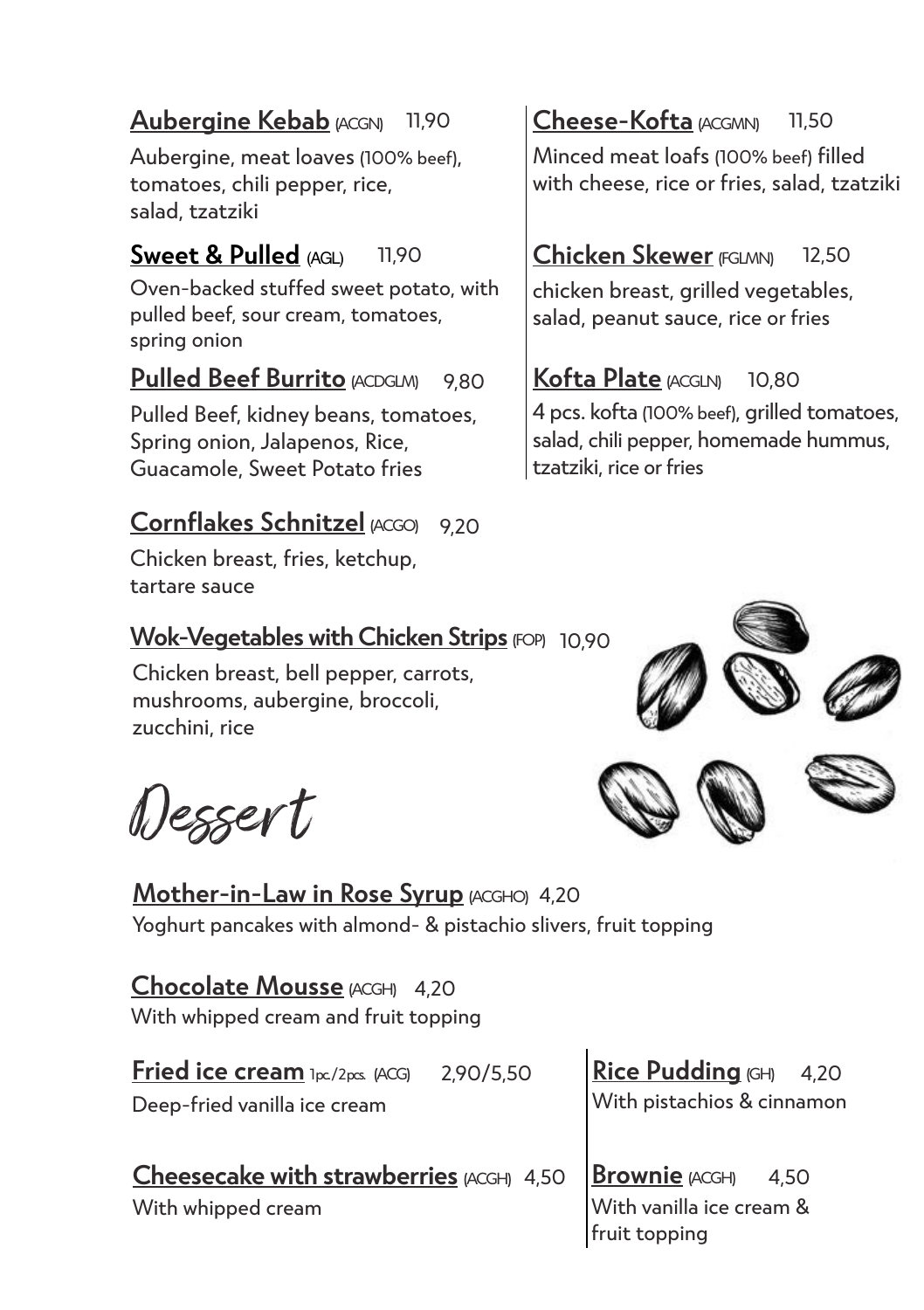Hot Beverages



**Kurdish Pistachio Coffee** (G) 100% wild pistachios-Caffeine free

Specialty of the house!

| Espresso / Double Espresso                | 2,20/3,80 |
|-------------------------------------------|-----------|
| Melange (G) / Cappuccino (G)              | 3,20      |
| Small Mocha (G) / Double Mocha (G)        | 2,30/3,90 |
| "Verlängerter" black / Mocha (G)          | 3,20/3,30 |
| Café Latte (G)                            | 3,90      |
| Chai Latte (G)                            | 4,10      |
| lced Coffee (G)                           | 4,10      |
| Hot Chocolate (G)                         | 3,60      |
| Organic Tea by Hornig withHoney:          | 3,30      |
| black, camomile, peppermint, green, fruit |           |
| Fresh Ginger-Lemon Tea                    | 3.60      |

Freshly squeezed & homemade Beverages

|                                      | 1/81  | 1/41 |
|--------------------------------------|-------|------|
| <b>Freshly squeezed Orange Juice</b> | 2,60  | 4,10 |
|                                      |       |      |
|                                      | 0.251 | 0.51 |
| <b>Homemade Iced Tea with Mint</b>   | 2,60  | 3,90 |
| Homemade Ginger-Lemonade with Mint   | 2,60  | 3,90 |
| Homemade Ayran (G)                   | 2,60  | 3,90 |
| Homemade Fruit-Chia iced Tea         | 2,60  | 3,90 |
|                                      |       |      |

Unfiltered Juices 0.25l 0.5l

|                                      | U.ZJI | וט.ט |
|--------------------------------------|-------|------|
| Apple Juice, Pear Juice, Grape Juice | 2.60  | 4.60 |
| Juice with Soda                      | 2,40  | 3.80 |
| Juice with Water                     | 2.20  | 3.60 |
| Orange Juice                         | 2.60  | 4.60 |
| Orange Juice with Soda               | 2.40  | 3.80 |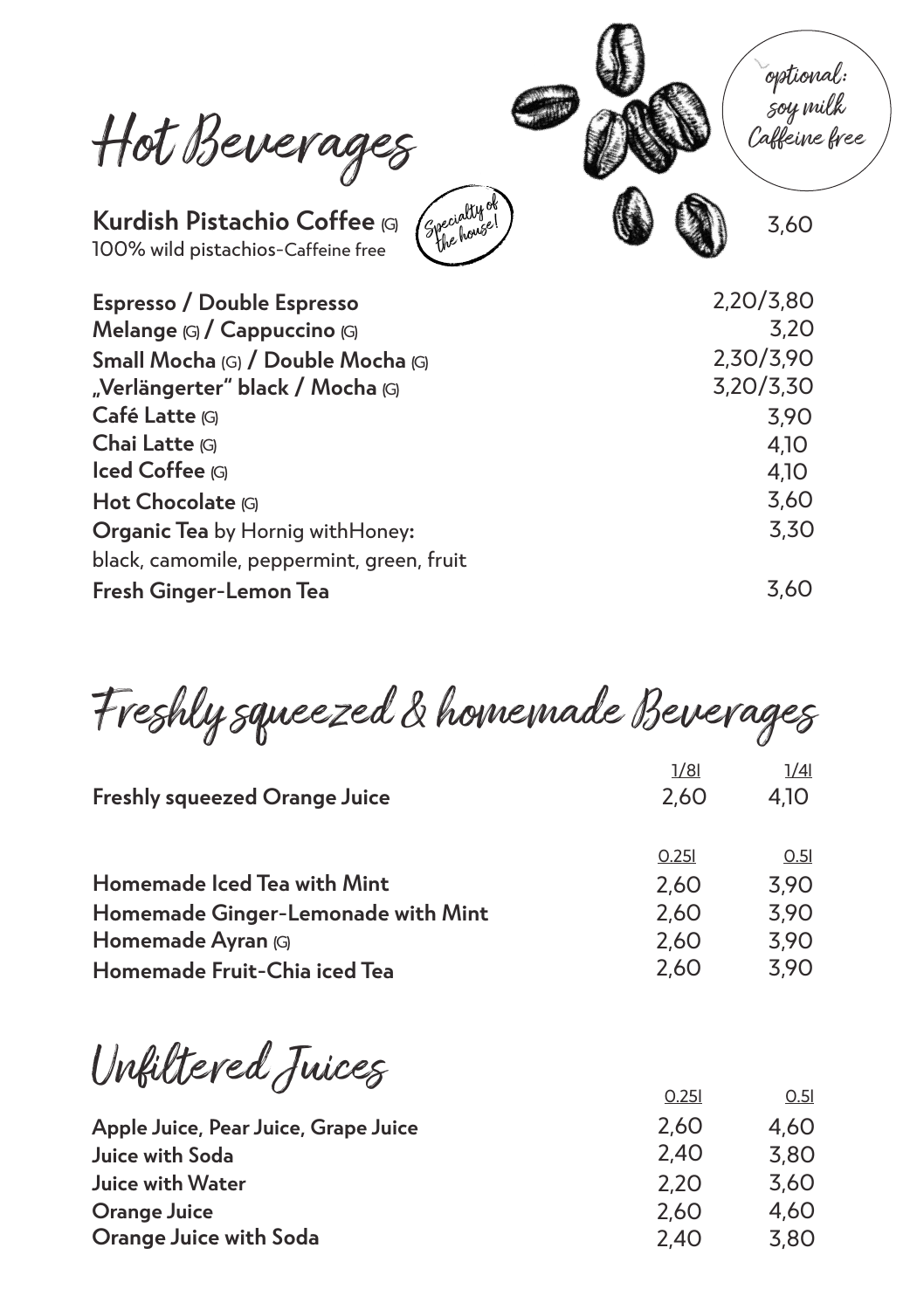Non-Alcoholic Beverages

| v<br>0.331                                               |
|----------------------------------------------------------|
| 2,90                                                     |
| 2,90                                                     |
| 3,90                                                     |
| 3,10                                                     |
| 3,10                                                     |
| 3,10                                                     |
| 3,20                                                     |
| 3,20                                                     |
| 2,80<br>Schweppes Tonic / Bitter Lemon / Ginger Ale 0.21 |
| 3,60                                                     |
| 3,20                                                     |
|                                                          |

|                                          | 0.251 | 0.51 |
|------------------------------------------|-------|------|
| Soda                                     | 1.70  | 2.80 |
| Soda with Lemon / Elderberry / Raspberry | 2.10  | 3.20 |

 $Beer$  0.33l 0.5l

| <b>Schremser</b> Draught Beer (A)                              | 2,90 | 3,90         |
|----------------------------------------------------------------|------|--------------|
| Schremser Organic Unfiltered Draught Beer (A)                  | 3,10 | 4.10         |
| Grießkirchner Dark btl. (A)                                    |      | 4,10         |
| Tegernseer Spezial btl. (A)                                    |      | 4,10         |
| Augustiner Edelstoff btl. (A)                                  |      | 4,10         |
|                                                                |      | 3,90         |
| Gösser Naturradler Beer-lemonade-mixture btl. (A)              |      |              |
| <b>Gutmann Weizenbier</b> (wheat beer) btl. (A)                |      | 4,10<br>3,90 |
| Wieselburger Stammbräu btl. (A)                                |      | 3,90         |
| Franziskaner Weizenbier (wheat beer, non-alcoholic) btl. (A)   |      |              |
| Budweiser Lager btl. 0.31 (A)                                  | 3,80 |              |
| Corona btl. (A)                                                | 3,80 |              |
| Muttermilch Wiener Bubi (Craft beer) btl. (A)                  | 4,60 |              |
| <b>Muttermilch Bitta von Tresen Pils (Craft beer) btl. (A)</b> | 4,60 |              |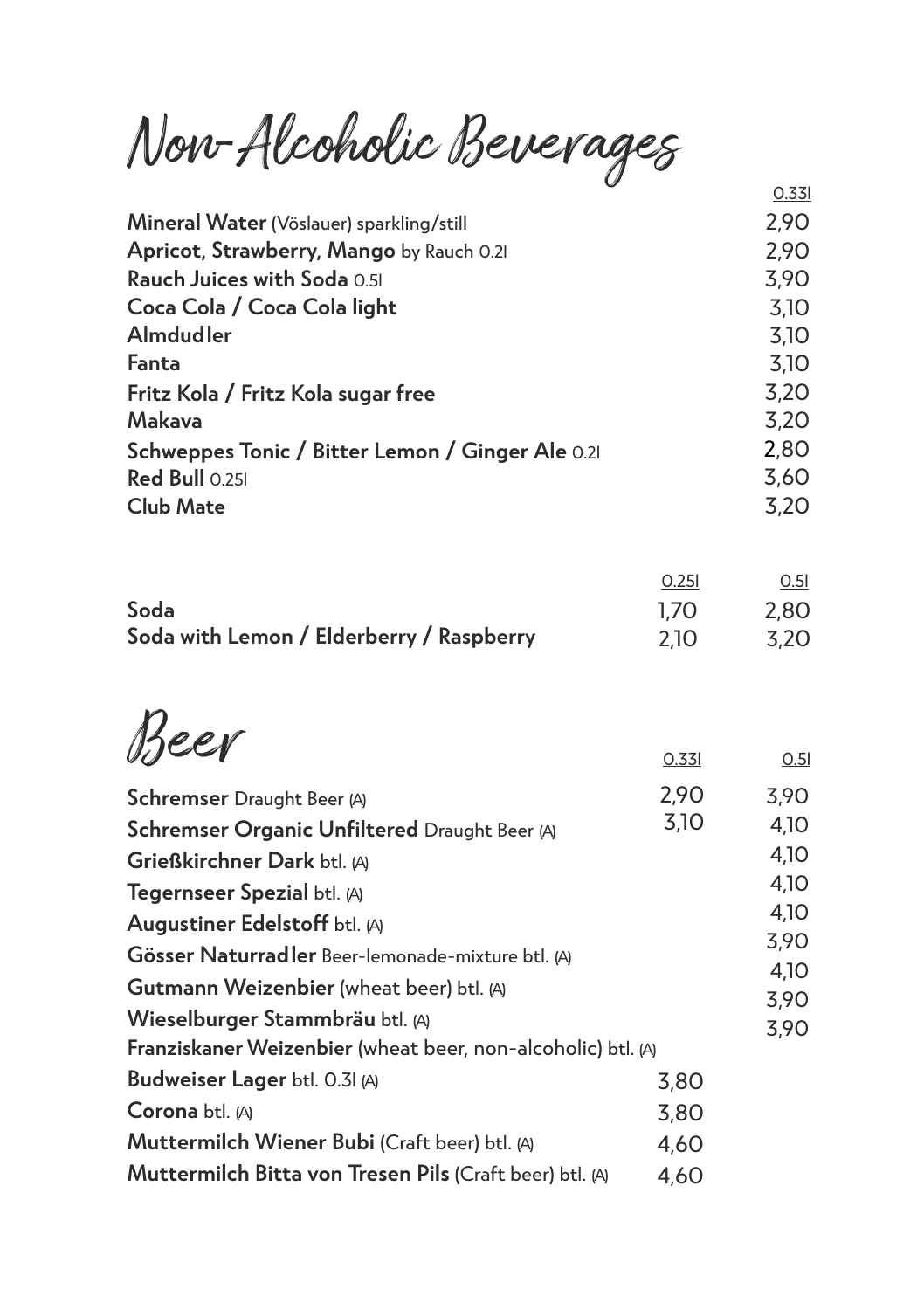Prosecco

**Villa Sandi Prosecco Frizzante** (O) **Villa Sandi Prosecco Spumante Rosé** (O)

Spritzer

**Spritzer White/Red** (O) **Aperol Spritzer** (O) **Rosen Spritzer** (O) **Lillet Spritzer** (O) **Kaiser Spritzer** (O) **Hugo Spritzer** (O) **Hugo Prosecco** (O) **Aperol Prosecco** (O) **Ginger Spritzer** (O)

| 1/41             |                            | 1/41 |
|------------------|----------------------------|------|
| 3,20             | Sommer Spritzer" (O) 1/21  | 4.60 |
| 4,20             | Lavender Spritzer (O)      | 3,80 |
| 3,80             | Passion fruit Spritzer (O) | 3,80 |
| 3,90             | Almond Spritzer (O)        | 3,80 |
| 3,80             | Strawberry Spritzer (O)    | 3,80 |
| 4,20             | Coconut Spritzer (O)       | 3,80 |
| 4,40             | Peppermint Spritzer (O)    | 3,80 |
| 4,40             | Mango Spritzer (O)         | 3,80 |
| 3.8 <sub>C</sub> |                            |      |

1/8l 3,60 3,80 Fl. 0.75l 26,00 28,00

Cocktails

**Caipirinha Caipiroska Mojito**

| 4cl  |                             | 4cl  |
|------|-----------------------------|------|
|      | 6.90    Cuba Libre          | 6.90 |
|      | 6,90 <b>Pina Colada</b> (G) | 7.50 |
| 6.90 |                             |      |

Non-Alcoholic Cocktails

**Virgin Mojito** (with ginger ale) **Virgin Caipirinha** (with bitter lemon) 5,20 5,20

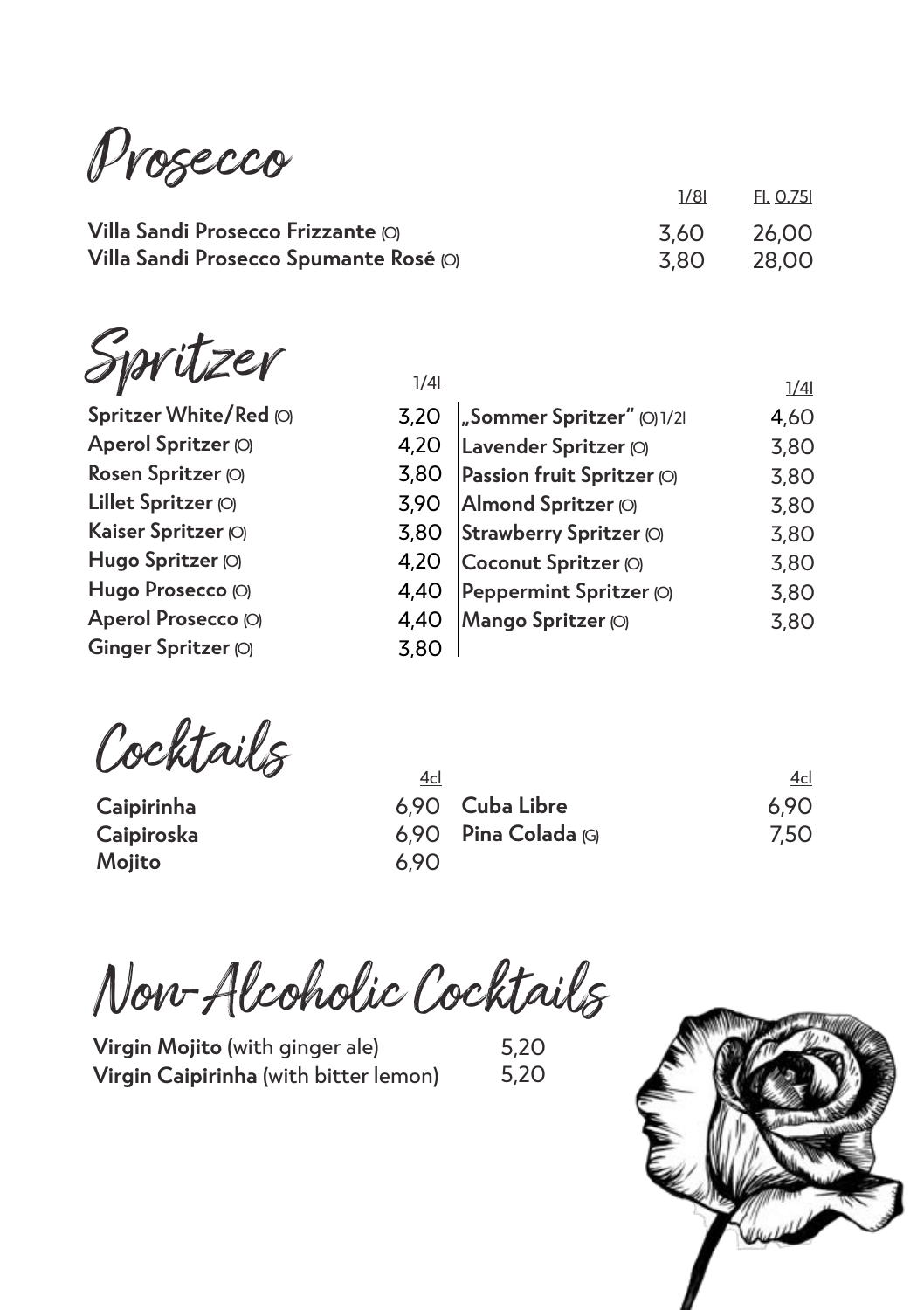Liquors 20 accessors 20 accessors 20 accessors 20 accessors 20 accessors 20 accessors 20 accessors 20 accessor

|      | ᆇ    |
|------|------|
| 3,20 | 4,80 |
| 3,20 | 4,80 |
| 3,20 | 4,80 |
| 3,60 | 5,40 |
| 3,20 | 4,80 |
| 3,20 | 5,60 |
| 3,20 | 5,20 |
| 3,20 | 5,20 |
| 3,20 | 5,20 |
| 3,20 | 5,20 |
| 3,20 | 4,80 |
|      | ∠⊂   |

| Whisky                     | 2cl  | 4cl  |
|----------------------------|------|------|
| Jameson (Irish Whisky)     | 3,20 | 5,70 |
| <b>Jack Daniels</b>        | 3,20 | 5,80 |
| <b>Tullamore Dew</b>       | 3,60 | 5,80 |
| <b>Chivas Regal</b>        | 3,60 | 6,80 |
| Johnnie Walker Black Label | 3,60 | 6,80 |

Longdrinks

**Campari Soda / Orange Gin Tonic / Bitter Lemon Vodka Bitter Lemon / Orange Vodka Red Bull Bacardi Cola Averna Sour Whisky Cola**

4cl 4,90 6,50/6,80 6,50/6,80 7,20 6,80 6,80 6,80